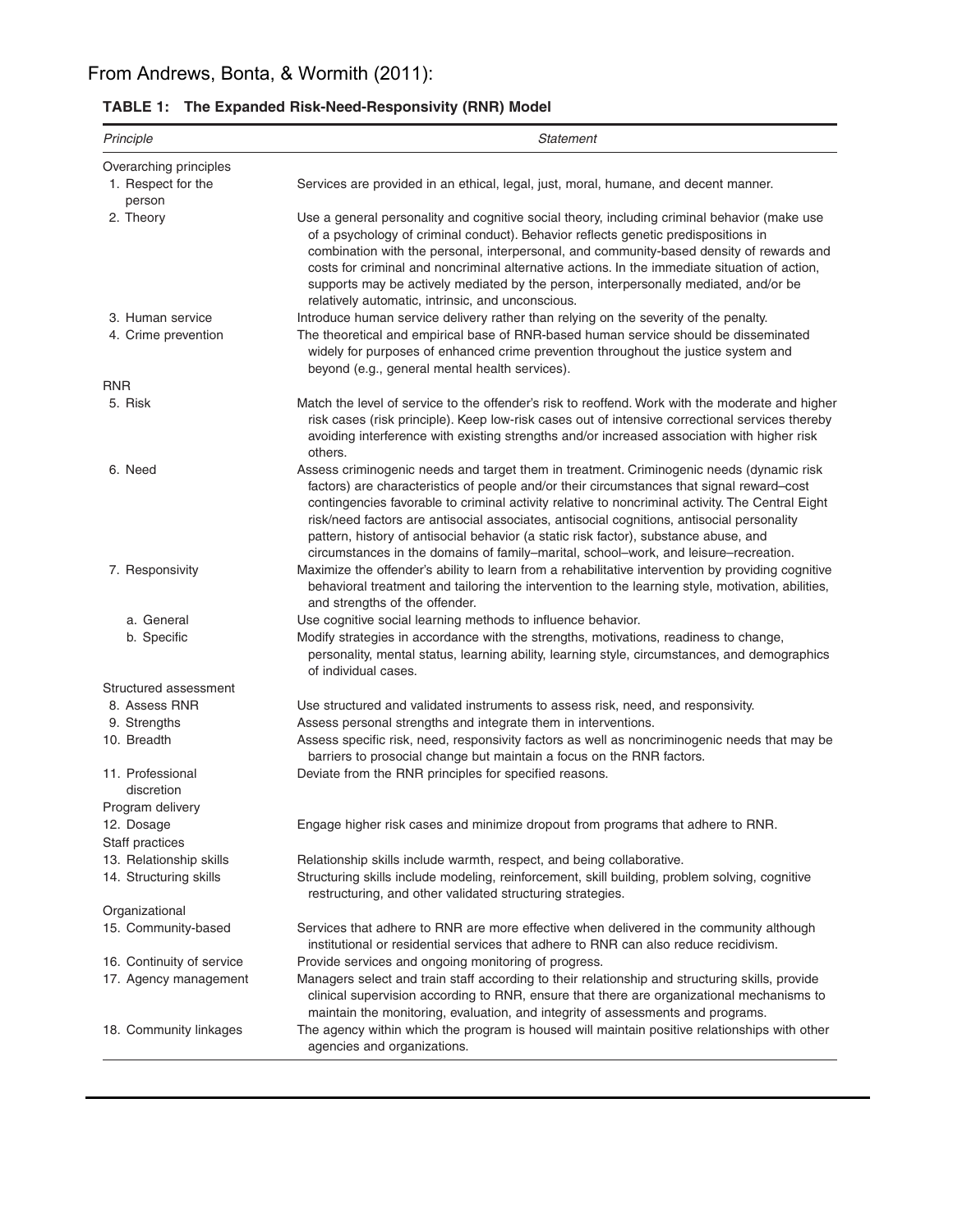### *Table 2.1 In*f*uences on Violence Prediction: A Self-Assessment Guide*

#### **Evaluator-Specifc Infuences**

- Have I had any past adverse consequences from making inaccurate predictions?
- Have I ever had an evaluee commit suicide? Homicide?
- What are my attitudes on sentencing? Toward the criminal justice system?
- What is my level of confdence in conducting risk assessments?
- How strong is my need for approval? My need to be "right"?
- At any time, did I think what it would mean for me if I was wrong?
- Have colleagues or supervisors ever commented on personal attitudes that seem to afect my work?

#### **Case-Specifc Infuences**

#### **Personal attitudes**

- What biases do I have toward people who commit this crime? People who come from this background? This kind of victim?
- At any time, did I fnd myself feeling emotionally involved in this case? Feeling excessively emotionally detached?
- What kinds of reactions/feelings did I have toward the evaluee?
- Could confrmation bias have been in play? Did I review my notes over the course of the case to combat this?
- Could I have fallen subject to illusory correlations between evaluee responses and risk?

#### **Ambiguity/uncertainty**

- What would it mean for me if this person did poorly upon release? What would it mean if this person was violent upon release? What would it mean for my employer?
- As I was interpreting the data, was there any time at which I paused and was uncertain about making a decision or conclusion?
- Was I sufficiently concerned that I consulted with a colleague or shared information with a signifcant other? Should I have consulted?
- What was my gut instinct in this case? Did I follow it? Did I question it?

#### **Case limitations**

- What are the limitations of my fndings? Are they the standard limitations of risk evaluations or were there unique ones?
- What would a good lawyer ask me on cross-examination? How would I answer?

#### **External forces**

• Am I aware of any external pressures on the outcomes or conclusion of this case? How much has this case been in the media? How has it been portrayed?

#### **Context-Specifc Infuences**

- Are there implicit norms where I work? Do they have a component of conservative prediction?
- Do coworkers talk in terms of consequences to themselves?
- Is there an institutional policy that outlines how to deal with ambiguity/uncertainty? That outlines my liability coverage?

Source: Miller and Brodsky (2011), p. 400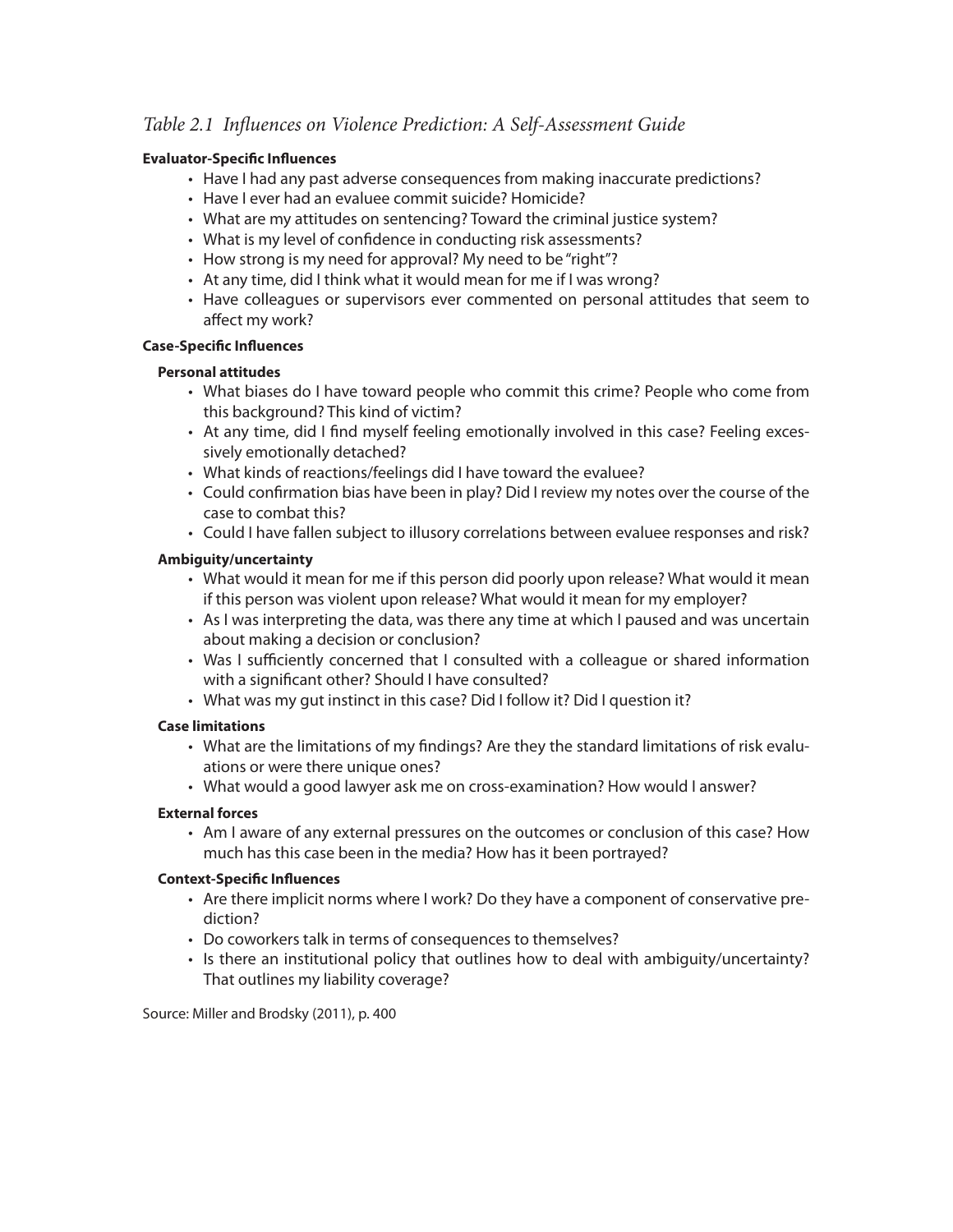# Sexual Violence-Relevant Criminogenic Needs

- **Q** Sexual preoccupation
- **Q** *Paraphilic interests*
- **Q** Offense-supportive attitudes
- $\Box$  *Emotional intimacy deficits*
- q *Impulsivity & poor problem solving*
- q *Resistance to rules / supervision*
- q *Negative social influences*

## Criminogenic Needs (general and violence)

- $\Box$  History of antisocial behavior
- $\Box$  Antisocial personality pattern
- $\Box$  Antisocial cognition
- $\Box$  Antisocial associates
- $\Box$  Family/marital circumstances
- $\Box$  School/work
- $\Box$  Leisure/recreation
- $\Box$  Substance abuse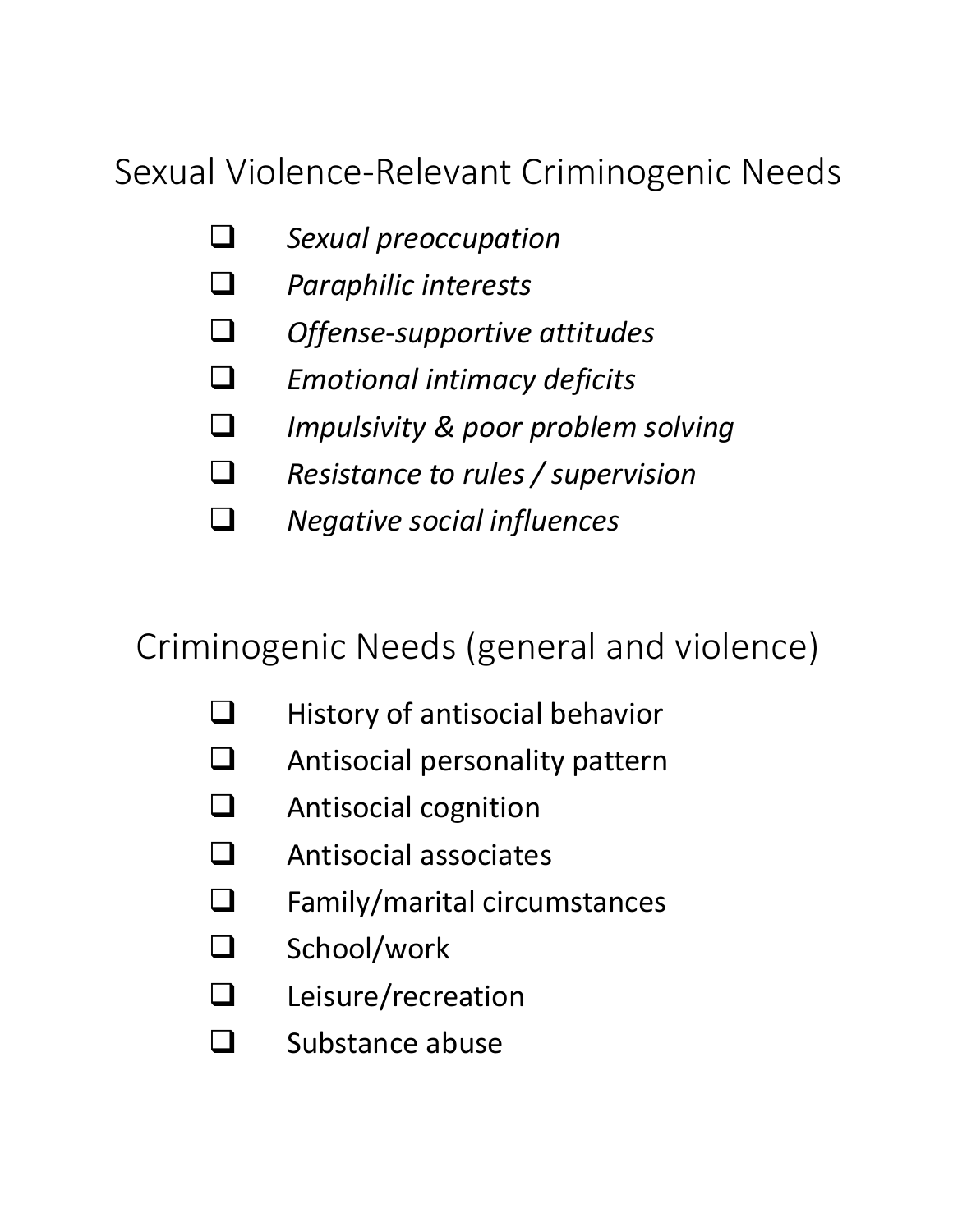#### **GENERAL AND SPECIFIC RESPONSIVITY CHECKLIST FOR PROGRAM ADHERENCE AUDIT OR ASSESSMENT OF CLIENT NEEDS \***

#### **General responsivity strategy**

- □ Cognitive-behavioral in orientation
- $\Box$  Highly structured; specifies aims and tasks
- □ Manual based
- $\Box$  Delivered in the manner intended by program developers
- $\Box$  Housed within institutions with personnel committed to the ideals of rehabilitation
- $\square$  Trained, qualified, appropriately supervised staff
- $\square$  Consistently establish therapeutic alliance

## **Specifc responsivity factors**

- $\square$  Poor treatment motivation/stages of change
- $\Box$  Denial or problematic minimization
- $\square$  Developmental delay
- $\Box$  Learning disability
- $\Box$  Personality patterns:
	- $\Box$  Psychopathy  $\Box$  Borderline  $\Box$  Other; specify:
- □ Culture-specific concerns
- Demographic: female
- $\Box$  Mental health instability
- □ Adverse childhood experiences
- $\Box$  Active substance abuse or dependency